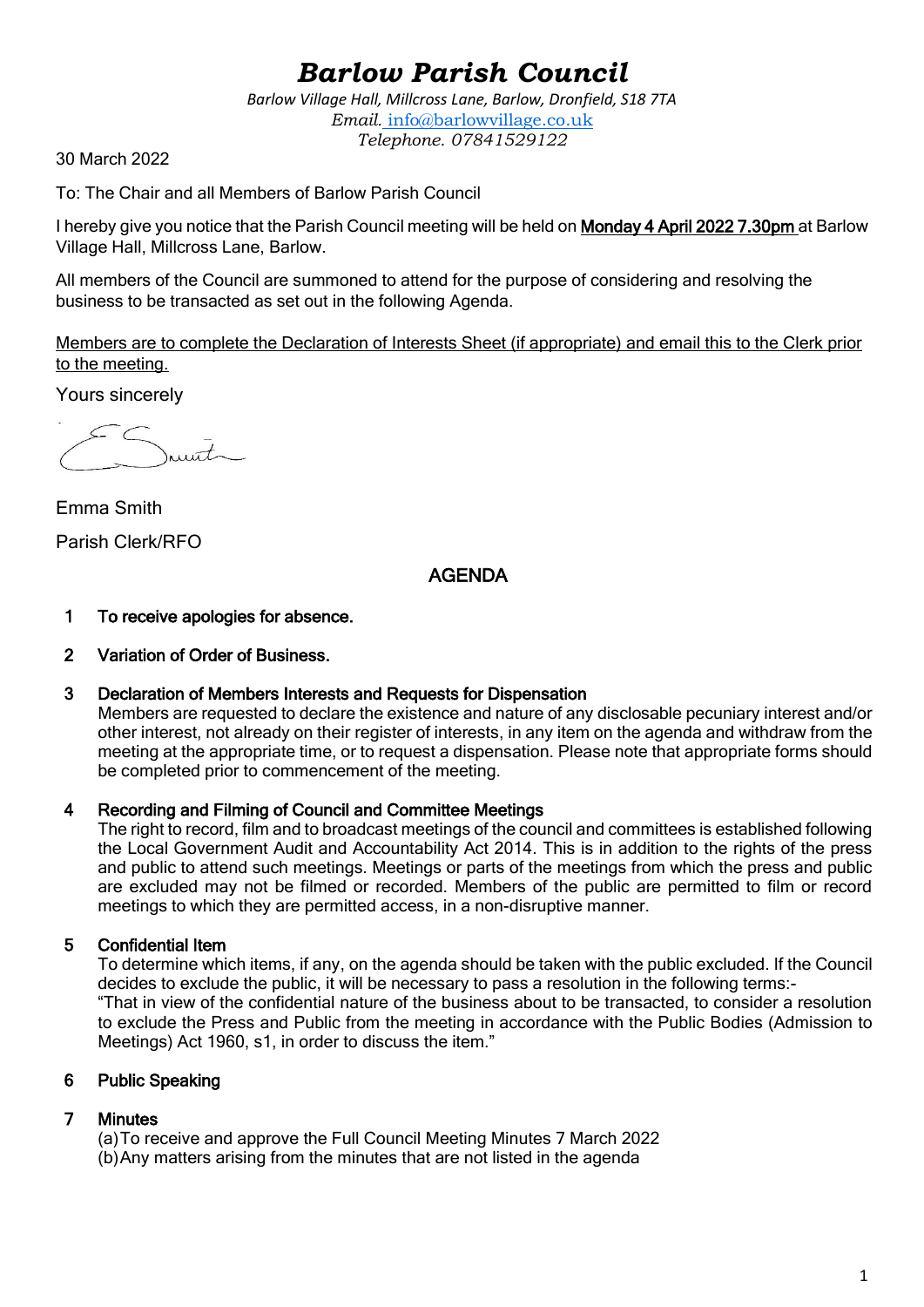## 8 Planning Matters

- (a)To consider applications/appeals received from the Planning Authority and to submit comments. Please view online before the meeting at [https://planapps-online.ne-derbyshire.gov.uk/online](https://planapps-online.ne-derbyshire.gov.uk/online-applications/)[applications/](https://planapps-online.ne-derbyshire.gov.uk/online-applications/)
	- NED 22/00181/FLH Removal of rear dormers and increase in eaves and roof height to create two storey dwelling, single storey front and rear extension, alterations to openings and creation of new vehicular access at The Bungalow, Wilkin Hill, Barlow – extension applied for comments until after the meeting.
	- NED 22/00191/FL Erection of an agricultural steel portal framed building for storage of fodder and machinery at Furnace Farm, Furnace Lane, Barlow
	- NED 22/00205/DISCON Discharge of condition 3 (door) pursuant to 17/00360/LB at Woodseats Hall, Johnnygate Lane, Barlow

(b)To note Planning Decisions

• NED 22/00141/AGD – Proposed agricultural polytunnel at Village Logs, Johnnygate Lane, Barlow – Planning Permission Required – 15 March 2022

(c)To discuss any other planning matters, appeals, etc

• Appeal Decision – Dismissed – APP/R1038/W/20/3257059 – Woodside Hackney Lane, Barlow (NED 19/01082/FL)

(d)To discuss any planning applications circulated after the agenda was issued

## 9 District Councillor Report – Cllr Bentley Strafford-Stephenson

## 10 County Councillor Report – Cllr Angelique Foster

11 Police Liaison Officer/Crime Report – March 2022 (to circulate when received)

## 12 To note the Parish Clerks Report and correspondence received

- (a) To note DALC Circular for March 2022
- (b) To note 'Listening to You' survey Police and Crime Commissioner
- (c) To approve DALC Annual Subscription £443.27
- (d) To note Chesterfield Borough Local Plan Call for sites 2022
- (e) To note Notice of Vacancy no election was called on 10 March 2022
- (f) To note Omicron Discretionary Grant £2,500
- (g) To consider Trial of Speed Indicator Devices
- (h) To consider Barlow Parish Council logo
- (i) Mods Lane DMMO Application
- (i) To note neighbourhood watch sign locations

## 13 Finance Report

- (a) To approve the Bank Reconciliation for March 2022
- (b) To approve the BACS/ Cheque payments for April 2022 meeting (Appendix 1)
- (c) To note increase in Ground Maintenance charge
- (d) To approve B Wood to carry out internal audit for 2021/22

## 14 Village Hall/ Recreational Ground Issues and actions required:

- (a) To note Village Hall Monthly Inspection Report carried out March 2022
- (b) To confirm Councillors inspecting the Village Hall in April 2022
- (c) To confirm Councillors weekly inspection of the play area
- (d) To discuss stone wall repairs around play area

## 15 Defibrillators

To consider the location of defibrillator

## 16 To discuss the Village Hall Survey Items

- (a) To note correspondence regarding application for OITH licence for Village entry signs with speed gates
- (b) To discuss a walking hub information board Cllr Booker to update